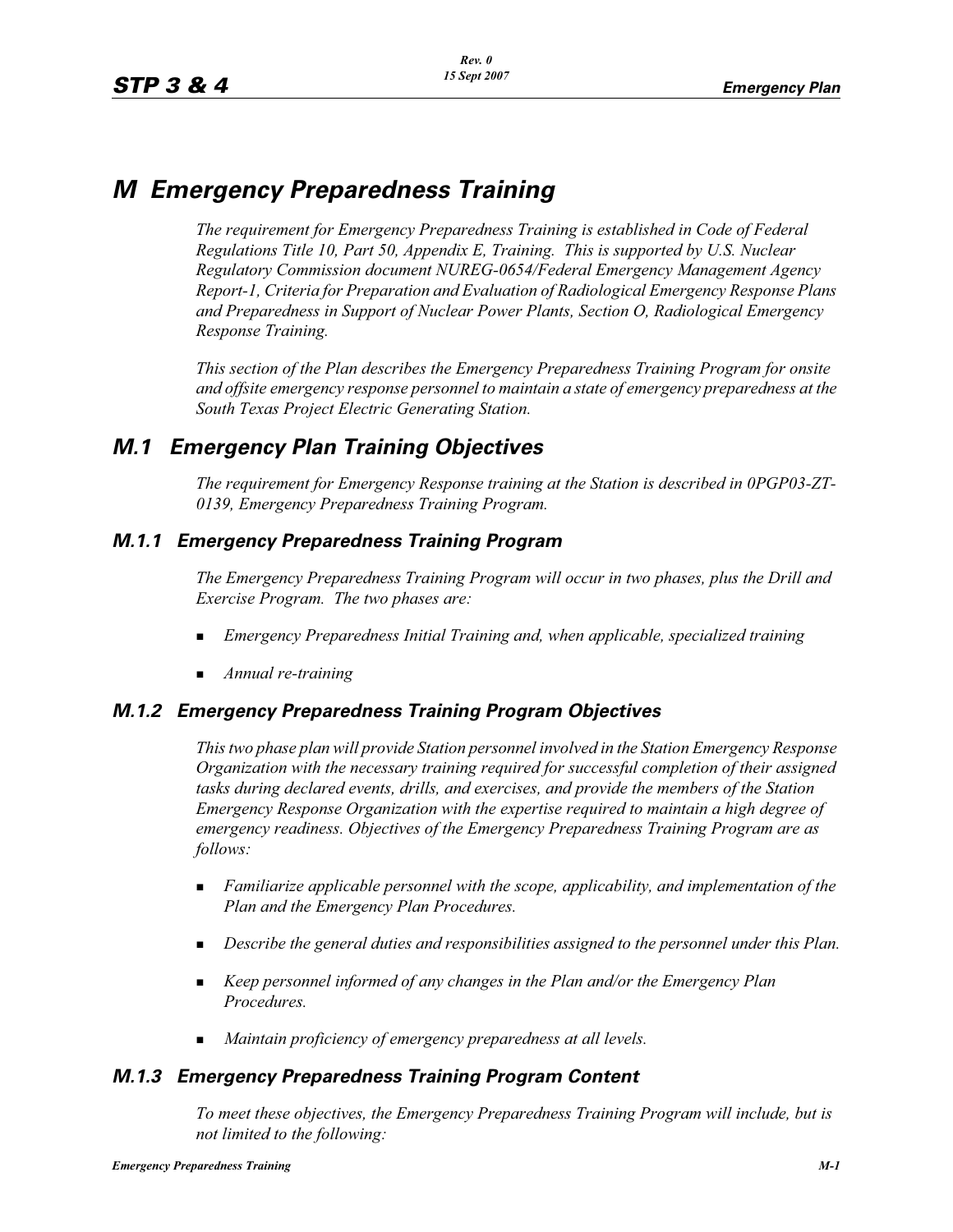- -*General content of the Plan and procedures*
- -*Location of emergency equipment and supplies*
- -*Names, locations, and functions of the emergency response facilities*
- -*Use of Station communication systems*
- -*Personnel accountability, assembly, and evacuation*

## *M.2 Overall Responsibility - Emergency Plan Training*

*The overall responsibility for assignment of Emergency Preparedness Training lies with the Supervisor, Emergency Response as described in approved Plant Procedures.*

#### *M.2.1 Emergency Response Facility Managers*

*Each Emergency Response Facility Manager is responsible to ensure the personnel within their facility receive the training required to attend their duties in the Station Emergency Response Organization. Personnel assigned Station Emergency Response Organization duties are responsible to become familiar with their emergency response duties and responsibilities.*

#### *M.2.2 Emergency Response Organization Personnel*

*All Station Emergency Response Organization personnel are not required to have the in-depth training that is required of those personnel who will be in a management position during a declared event. However, cross-training is allowed.*

#### *M.2.3 Annual Retraining*

*Annually, Station personnel shall re-qualify for their position. The requalification may be accomplished by either classroom instruction or through the drill and exercise program by being a participant, mentor, coach, evaluator, or controller, but not as an observer. Multiple assignees to a given key Emergency Response Organization position may receive credit for the same drill if their participation is a meaningful and thorough opportunity to gain proficiency in the assigned position.*

#### *M.2.4 Computer Based Training*

*Computer Based Training (CBT) is an acceptable equivalent method for classroom refresher training.*

#### *M.2.5 New Personnel Training*

*New personnel assigned to the Station shall attend applicable Emergency Plan Training prior to assuming any Emergency Response Organization position.*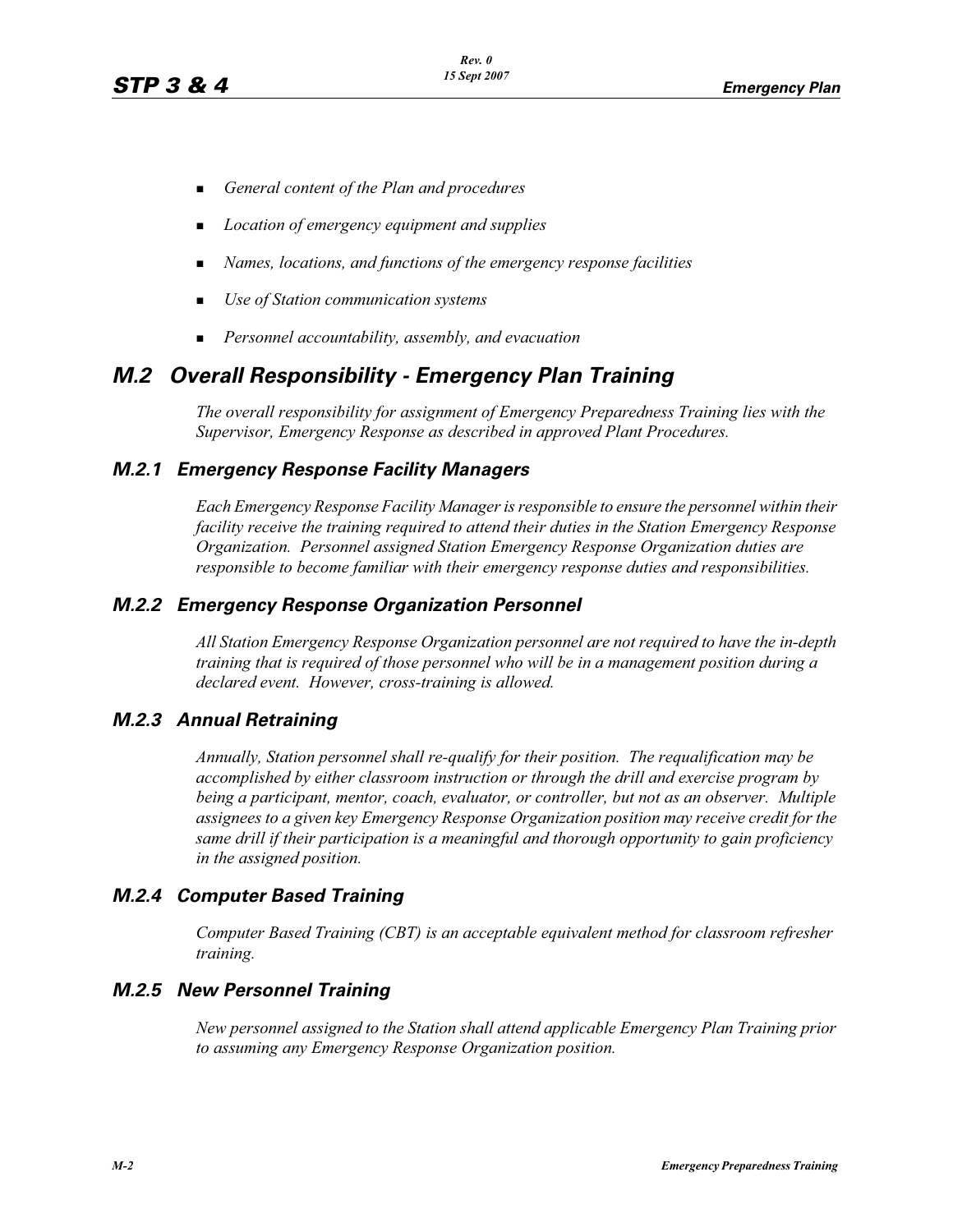## *M.3 Emergency Plan Training*

*Emergency Plan Training shall consist of in-depth knowledge in those areas where Emergency Response Organization personnel have specific duties and responsibilities in implementing the Emergency Plan. The training that each member of the Emergency Response Organization is required to have is provided in approved Plant Procedures. As a minimum, all Station Emergency Response Organization personnel shall receive Emergency Preparedness Initial training.*

- *M.3.1 Emergency Plan Training is developed as a joint effort between the Nuclear Training Department and the Emergency Response Division.*
- *M.3.2 Emergency Plan Training Program lesson plans are developed using applicable guidance from the systematic approach to training process.*
- *M.3.3 Formal training shall be subject to verification by examination. Examinations are derived from approved examination questions using the terminal and enabling objectives identified in the lesson plans.*

### *M.4 Specialized Emergency Plan Training Content*

- *M.4.1 Specialized training shall be conducted to cover the following topics:*
	- -*Offsite Dose Calculations*
	- *Emergency Communications*
	- *ICS/ERFDADS/*PICS *Operation*
	- -*Offsite Field Teams*
	- -*Emergency Medical Care*

### *M.5 Non-Emergency Response Organization Personnel Emergency Plan Familiarization*

*Station personnel not assigned Station Emergency Response Organization duties (nonessential personnel) shall be trained to respond to emergency alarms.*

## *M.6 Specialized Training Methods*

*Training for Station Emergency Response Organization personnel shall include formalized classroom training, examinations, or involvement in the Drill and Exercise Program. It is the intent of this training program to qualify Station Emergency Response Organization personnel in the requirements of the Station Emergency Plan and Procedures. Training is accomplished by two means of instruction.*